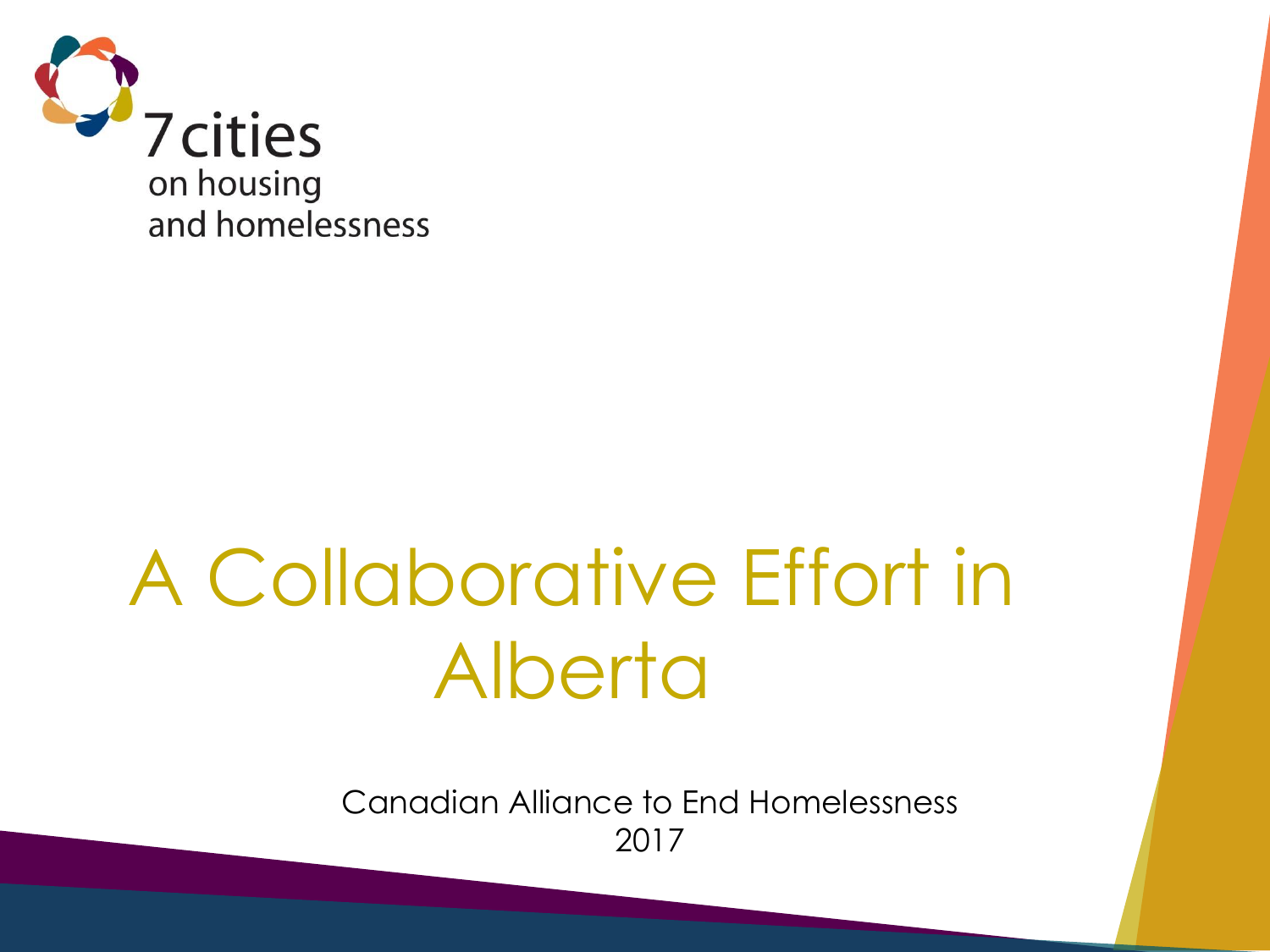# The 7 Cities.

#### **Municipalities**

#### **Regional Municipality of Wood Buffalo**

– Pop. 61,374 /Region 71,589

#### **City of Grande Prairie**

– Pop. 63,166

#### **City of Lethbridge**

– Pop. 92,729

#### **City of Red Deer**

– Pop. 100,418

#### Non-Profit Community Organizations

#### **Calgary Homeless Foundation**

– Pop. 1,239,220/ CMA 1,392,609

#### **Homeward Trust Edmonton**

– Pop. 932,546/CMA 1,321,426

#### **Medicine Hat Community Housing Society**

– Pop. 63,230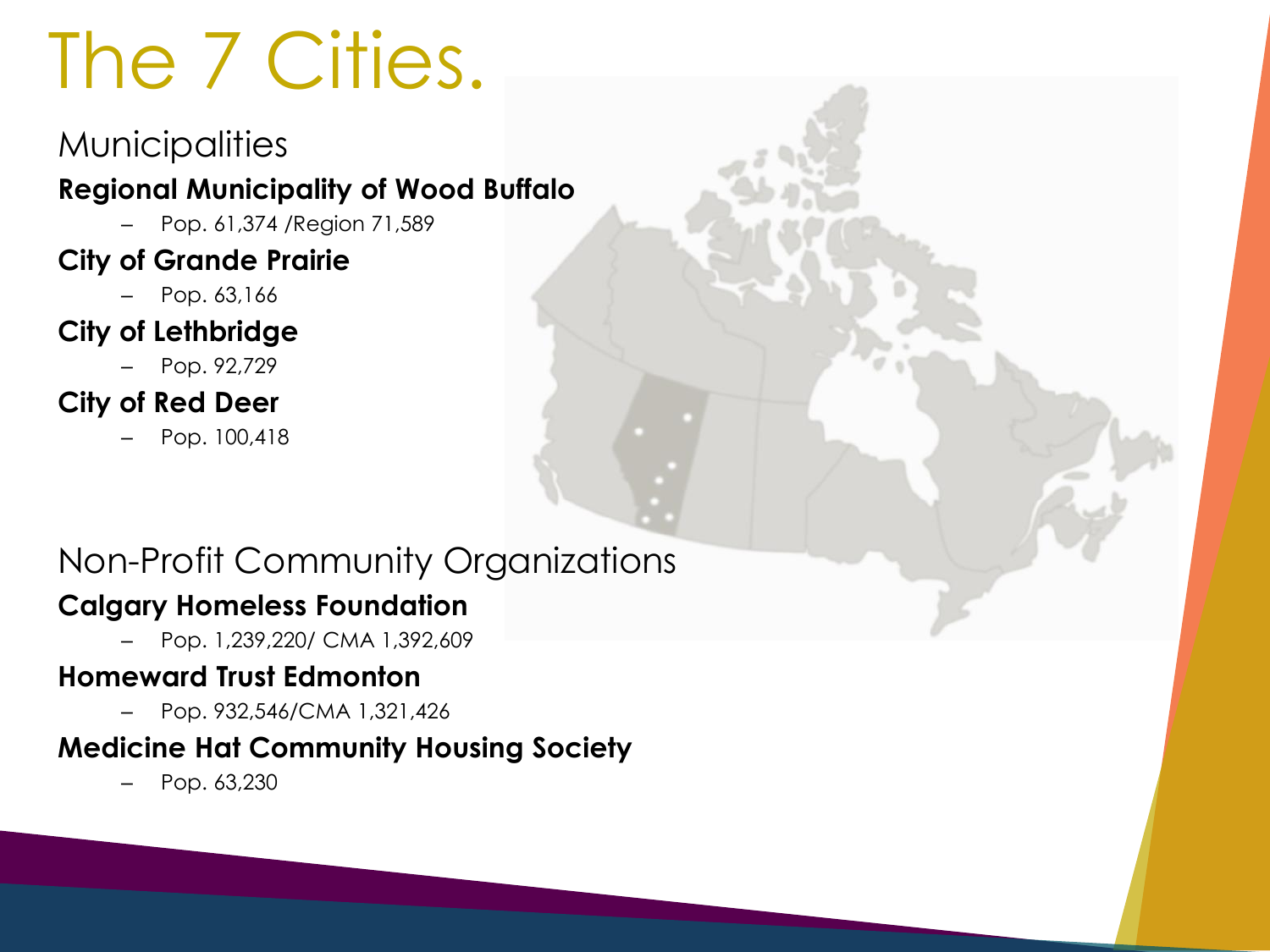### Representatives

**Diana Krecsy**, Calgary Homeless Foundation

**Susan McGee**, Homeward Trust Edmonton

**Katherine Sheppard**, City of Grande Prairie

**Shauna Cox,** City of Lethbridge

**Jaime Rogers**, Medicine Hat Community Housing Society

**Roxana Nielsen Stewart**, City of Red Deer

**Kimberly Snow**, Regional Municipality of Wood Buffalo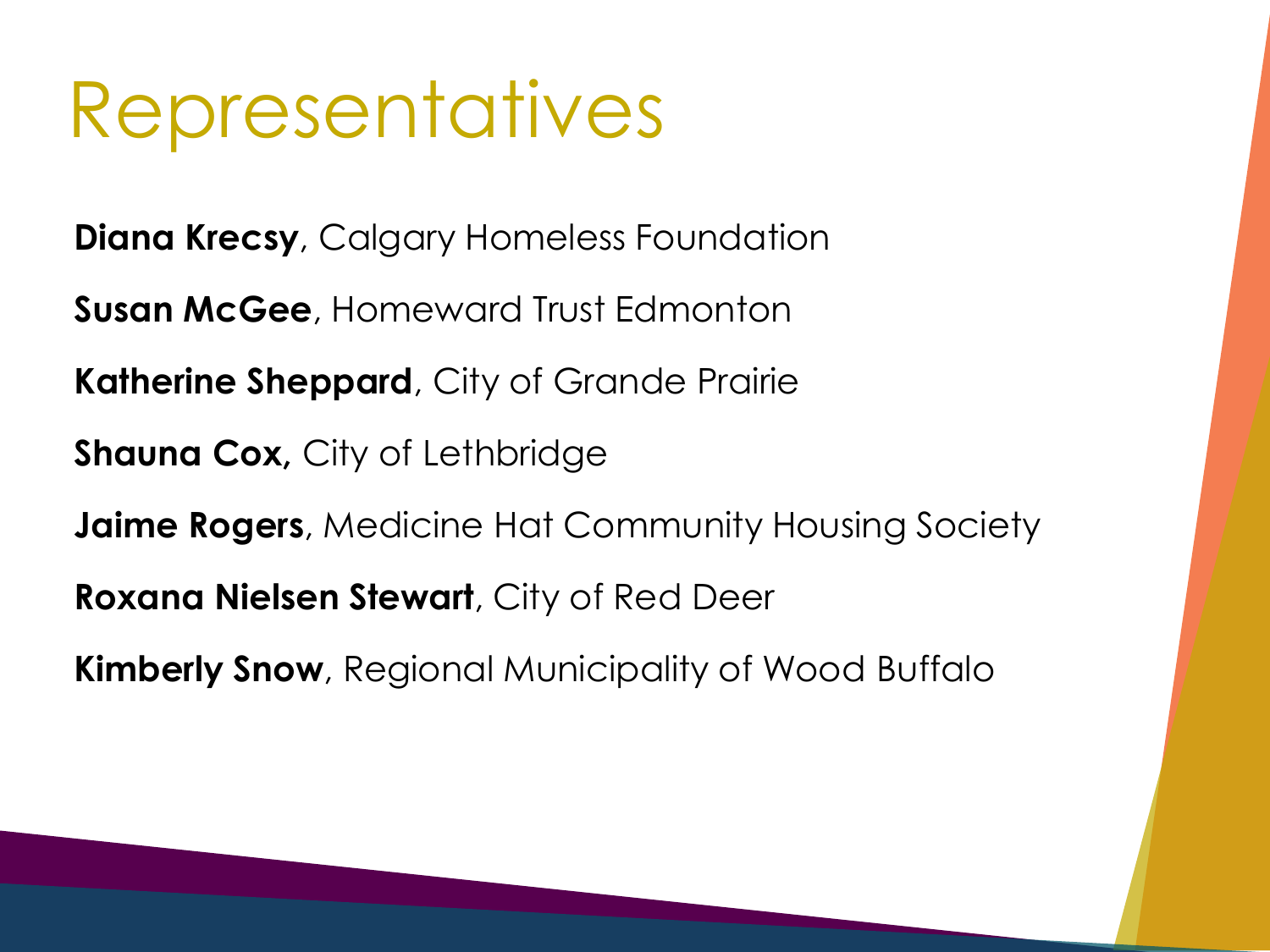# 7 Cities Background



- Began meeting when all seven were **'designated' communities under SCPI**
- Met mostly to **support** each other, clarify contract and implementation issues and share information
- **Informal meeting schedule**, rotating chair
- **Government participation** varied
- Individual participation in external work and community level planning began to greatly **enhance capacity**  of group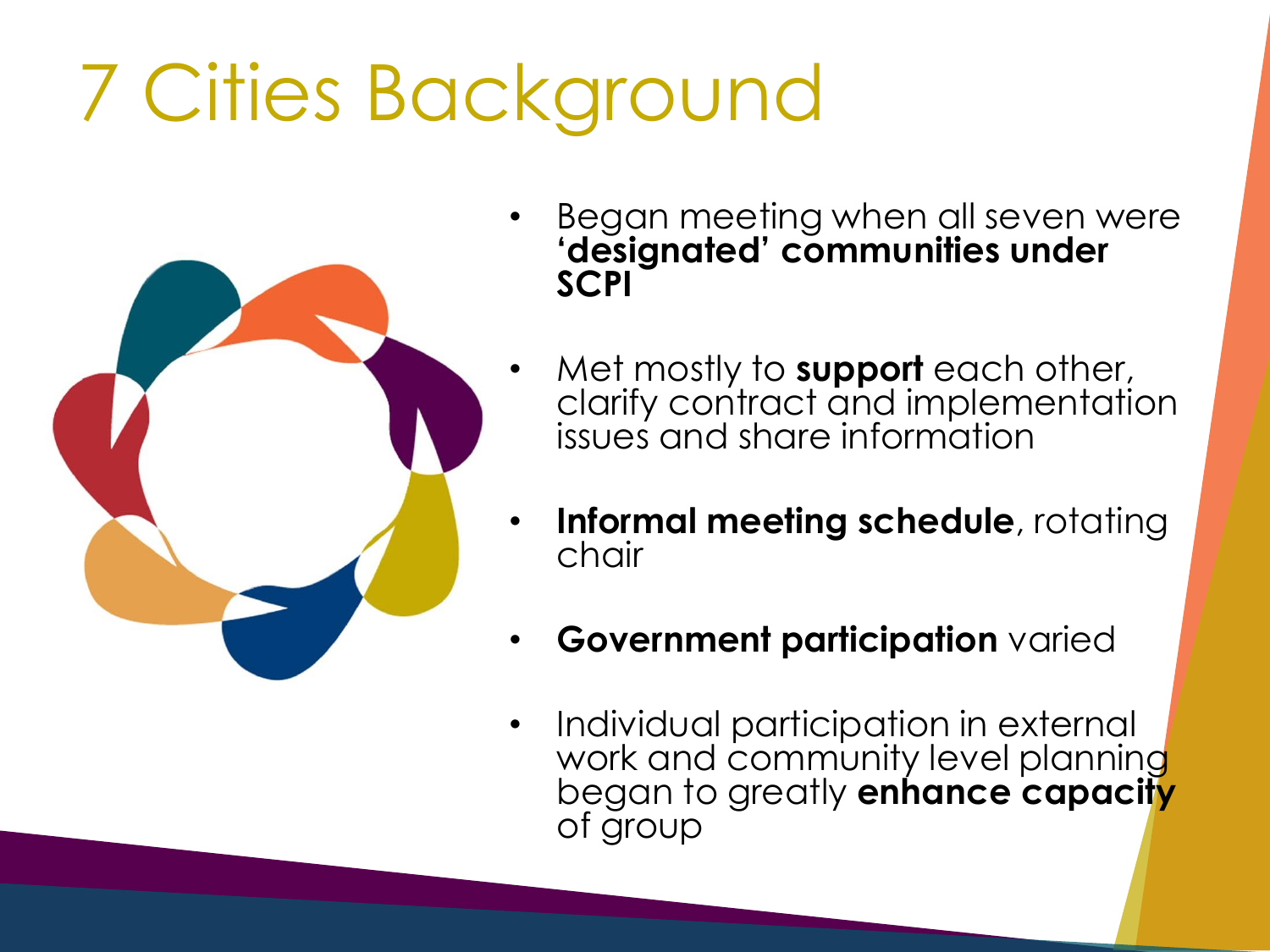

- **August 2006**  Presentation to Standing Policy Committee on Health and Community Living
- **Fall 2006** Announcement of \$16 Million for Innovative Outreach Pilot Projects
- Seven Cities were consulted on funding allocation and guidelines
- Seven Cities coordinated evaluation of all 2 year pilots, concluding summer 2009
- Formalized role, reporting and need for greater accountability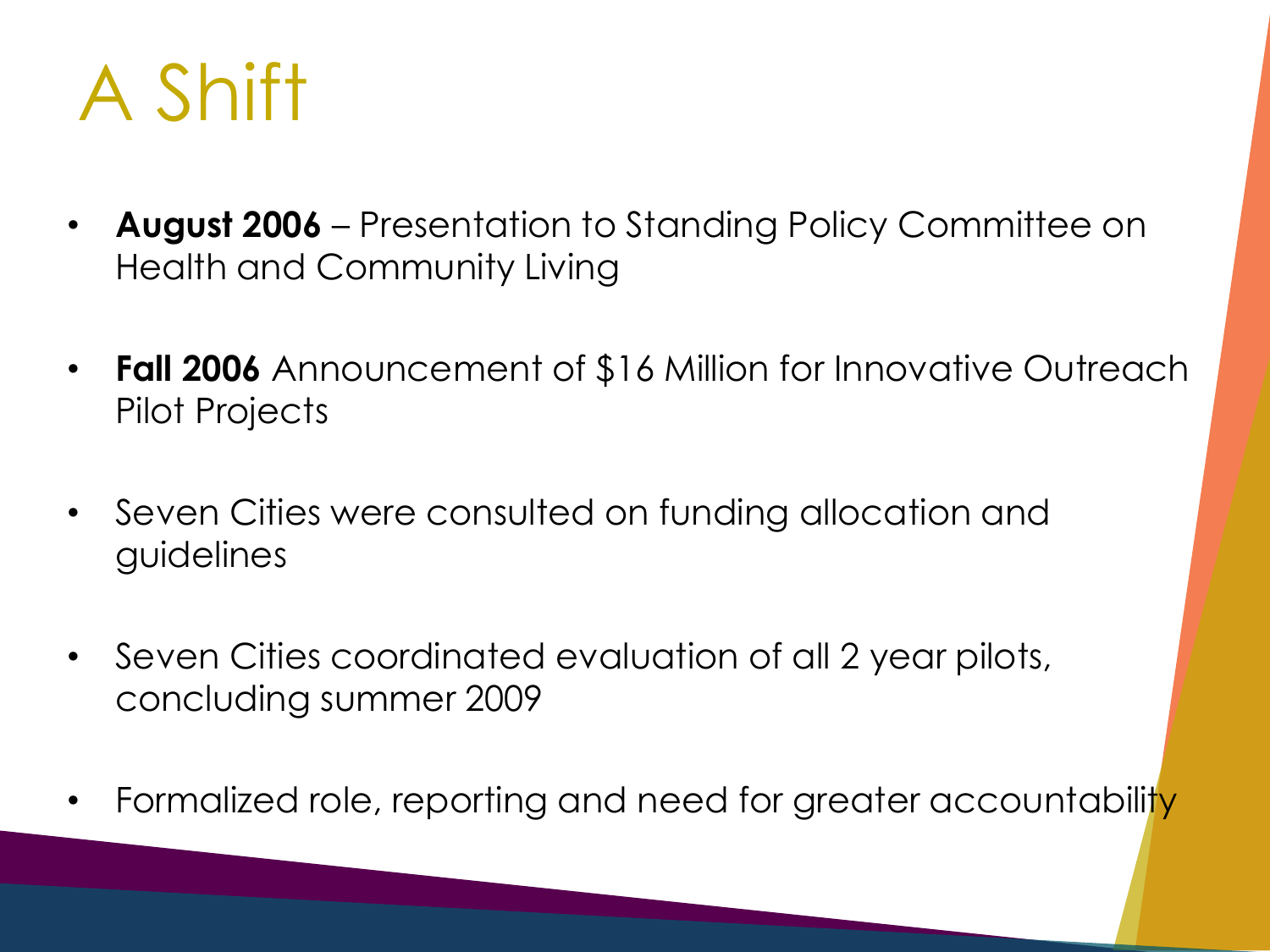# And then this happened…



#### **A PLAN FOR ALBERTA**

**ENDING HOMELESSNESS** IN 10 YEARS

- Communities commenced work on plans to end homelessness
- Premier Ed Stelmach was elected with a platform strongly stating housing issues would be addressed in the province
- Government of Alberta unanimously adopted a **10 Year Plan to End Homelessness**
- CBOs were clearly identified in their leadership role in implementing the plan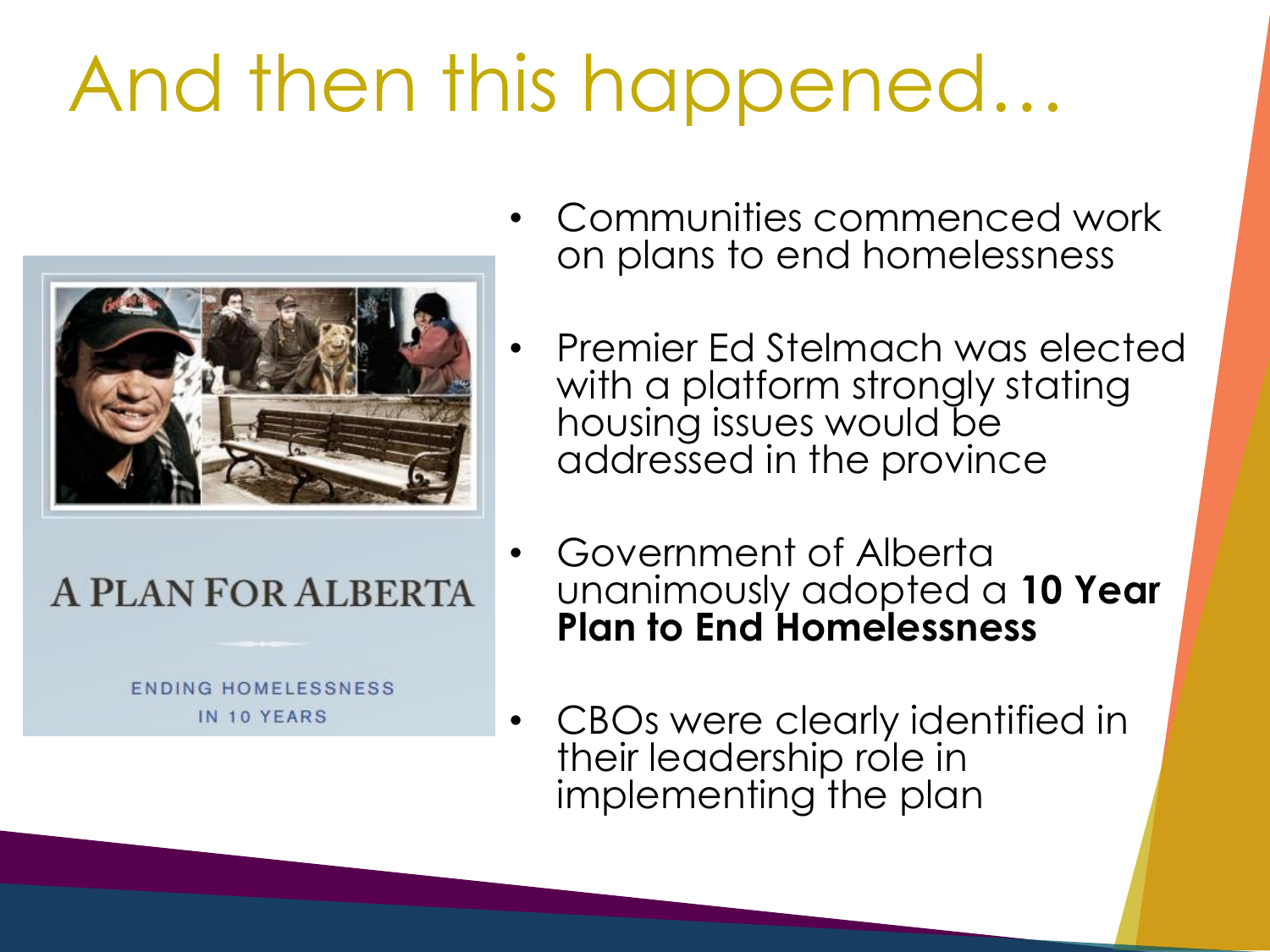# Getting Started…

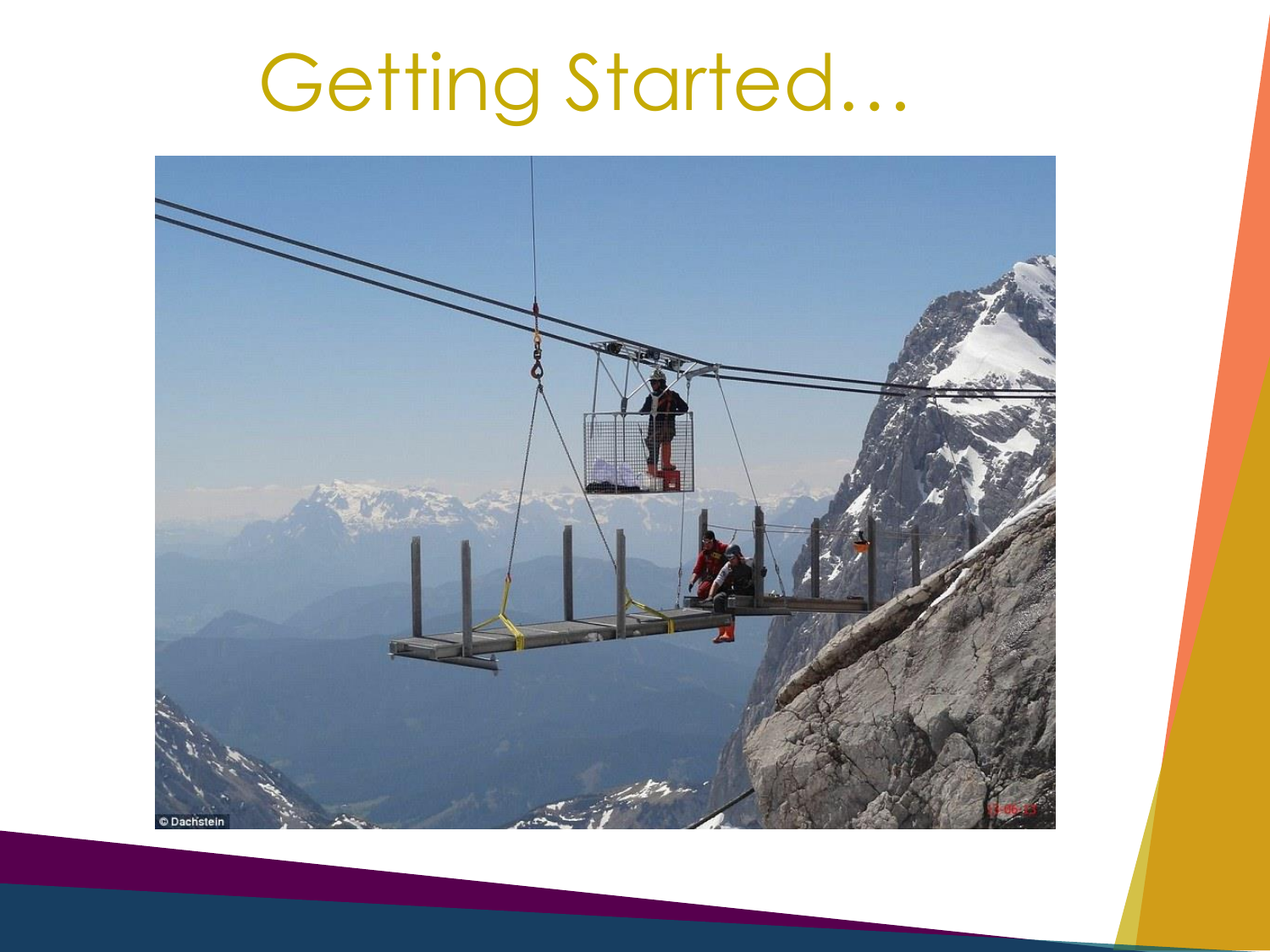# Joint Initiatives

- Coordination and leadership of HMIS data **requirements**
- 2014 and 2016 coordinated Homeless Counts
- Annual conferences (June 12-13, 2018!)and periodic joint events
- Analysis and presentation of programs, challenges, and strategies. (rental assistance, sustainability)
- Policy review and collective feedback to governments
- Shared training opportunities
- Planning coordination (shared content, vetting)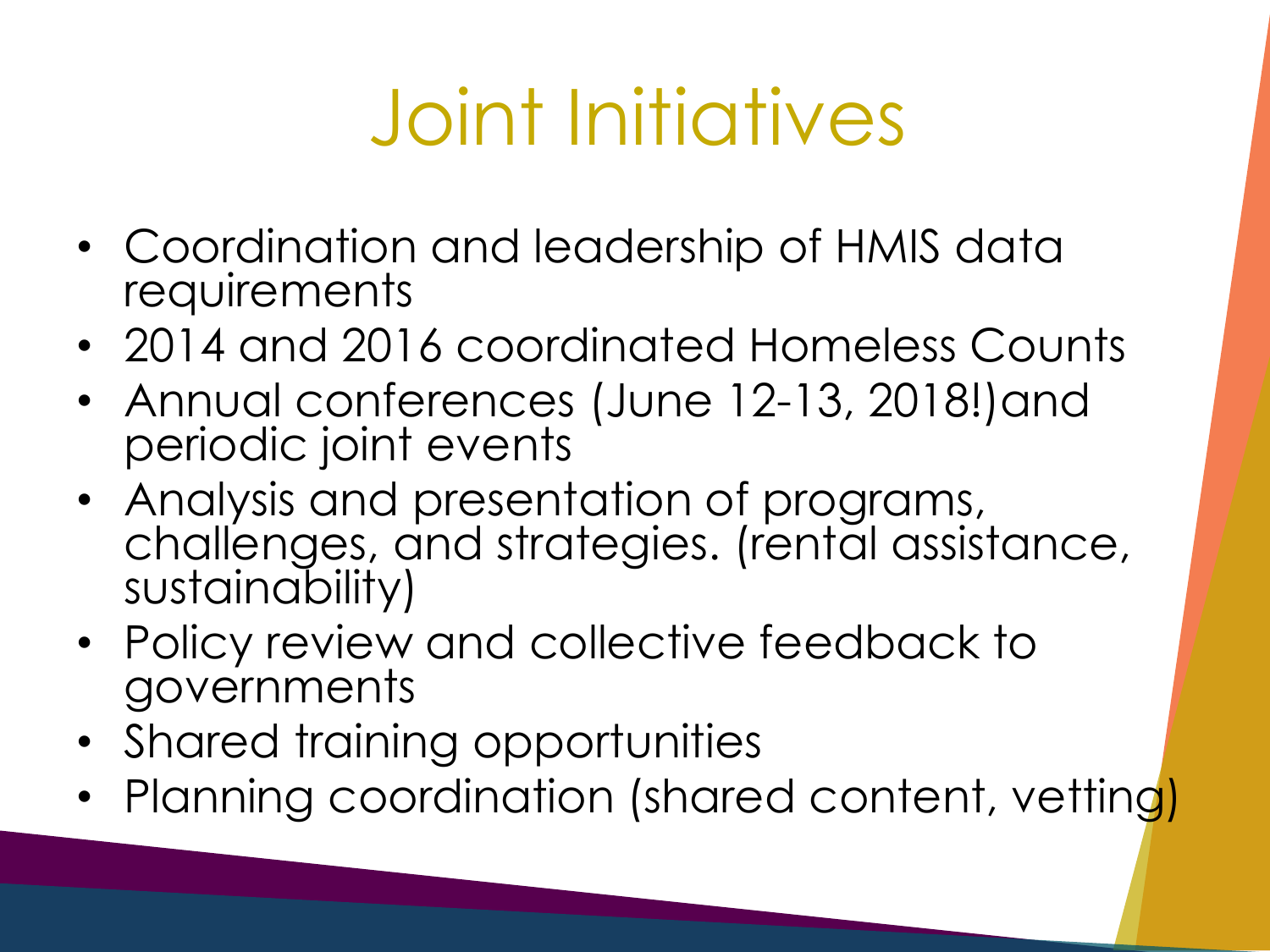## The Impact.

# **>15,000 Housed.**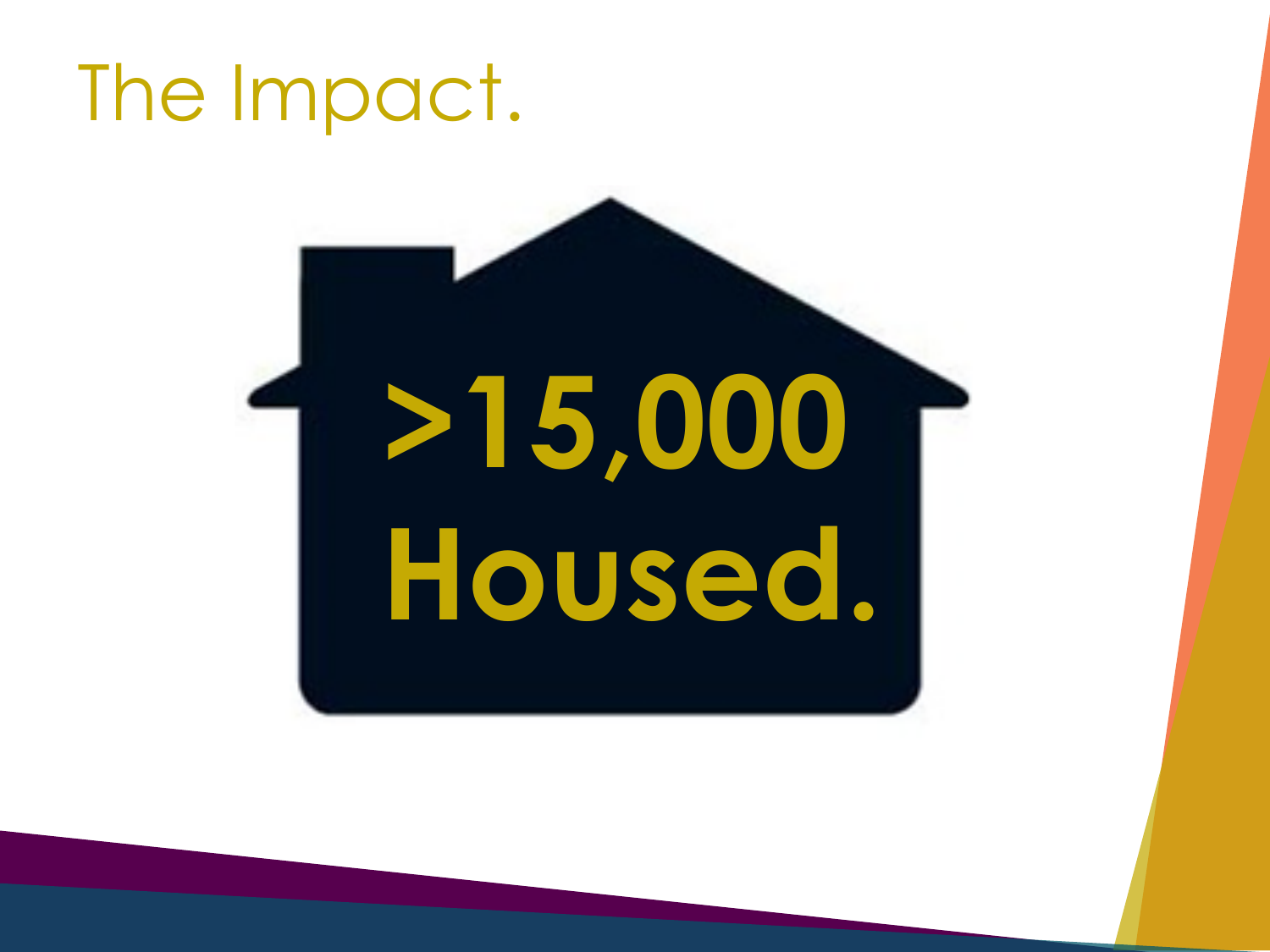## Values, Learnings & Challenges

- Respect, honesty, trust and ultimate focus on the work and people we are here to serve.
- Seek to understand, empathize and support.
- Continuity and 'on-boarding' What does that mean for us?
- We are built different and are different sizes when does that matter?
- Managing expectations inside and outside of the group.
- Resourcing work who pays how much?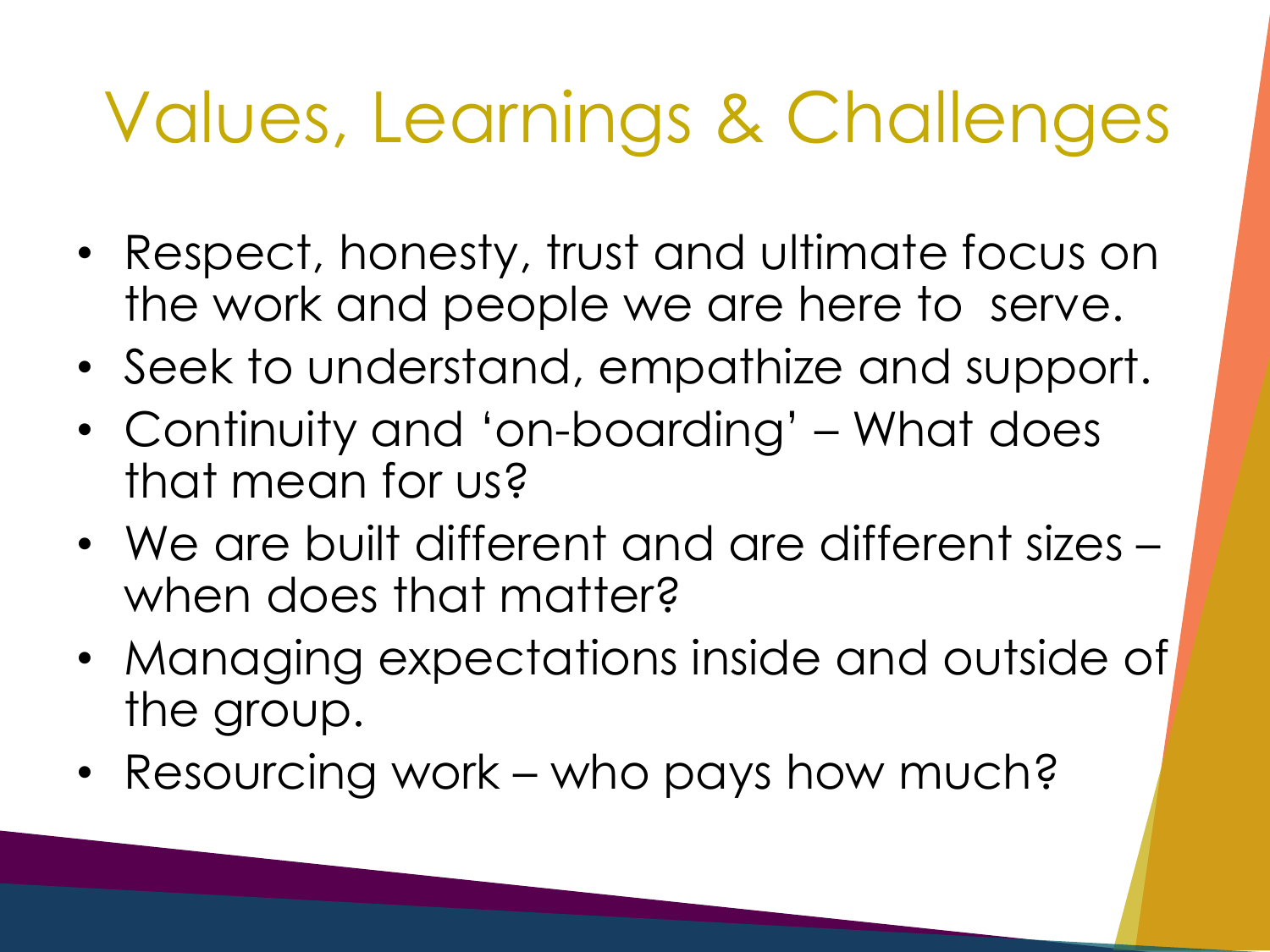**Community-level implementation** led by **Community Based Organizations** is key to **Ending Homelessness.**